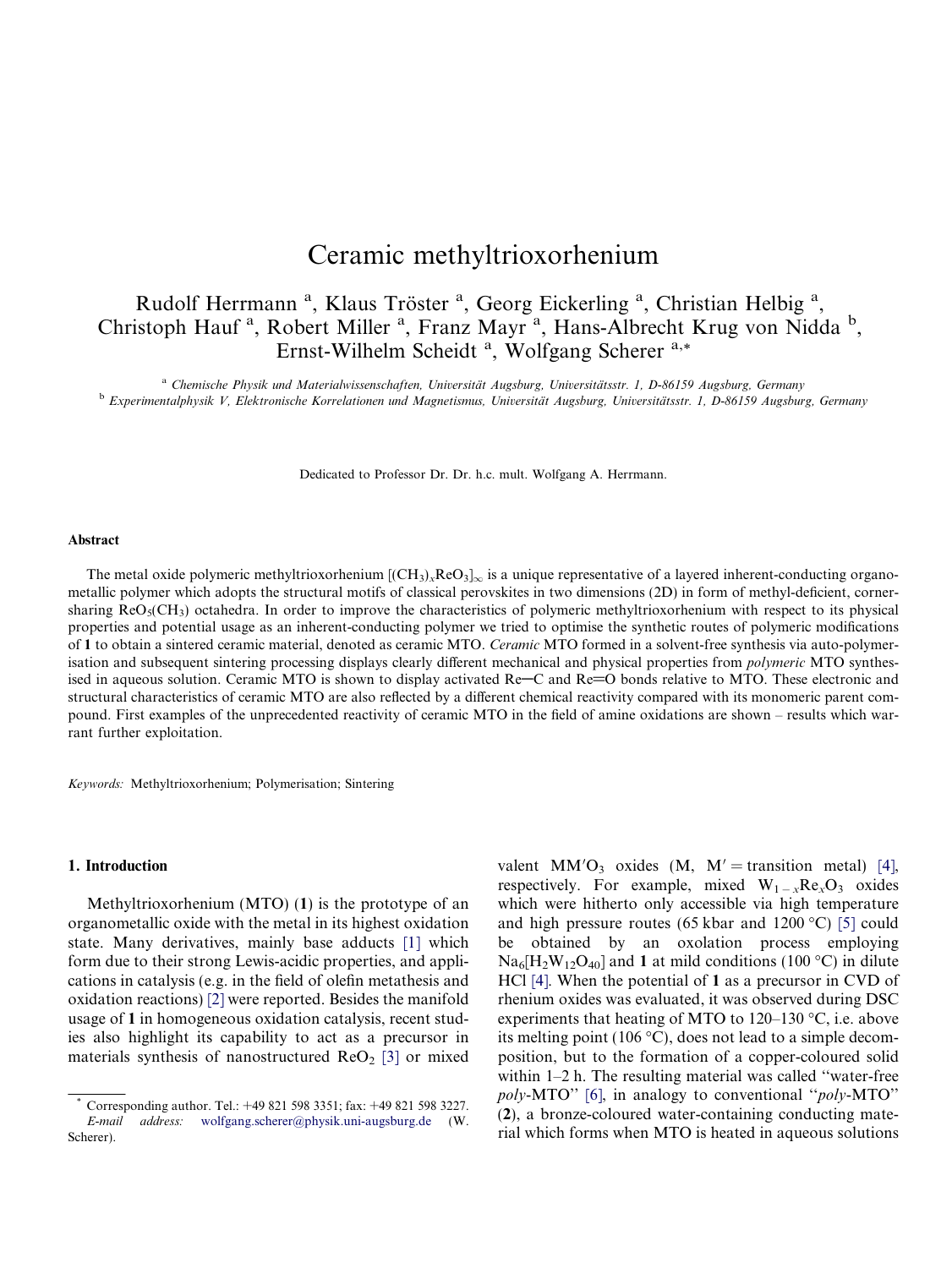<span id="page-1-0"></span>to 80 °C [\[7\]](#page-8-0). A striking difference between the two materials is the hardness of water-free poly-MTO which forms brittle pieces while water-intercalated 2 is a soft, graphite-like material. However, both poly-MTO modifications share several common properties; e.g. solubility in aqueous  $H_2O_2$  which leads to peroxo complexes of 1 [7b], and an intrinsic thermodynamic instability which manifests in a pressure-induced depolymerisation. Hence, when KBr pellets are pressed for IR measurements, the material responds to the mechanical stress with the slow formation of  $\text{ReO}_3$ and single crystals of monomeric MTO [\[7\].](#page-8-0) Especially, the pressure sensitivity of 2 is remarkable: even subtle pressure gradients during standard filtering and washing procedures may be sufficient to initiate this depolymerisation reaction of raw poly-MTO. Such pressure-induced depolymerisation reaction in combination with the pronounced hygroscopic character of 2 and water-free poly-MTO limits its potential usage as an inherent-conducting polymer material.

## 2. Results and discussion

## 2.1. Synthesis and characterisation of ceramic MTO

In order to improve the characteristics of poly-MTO with respect to its physical properties and potential usage as an inherent-conducting polymer we tried to optimise the synthetic routes of polymeric modifications of 1 to obtain a sintered ceramic material. We found that upon polymerisation and sintering of 1 at  $120-140$  °C over a period of 10–72 h in sealed quartz ampoules, a new material with a considerably increased stability forms [\[8\].](#page-8-0) It does not decompose even under a pressure of up to 10 kbar, and we will therefore call it ''ceramic MTO'' (3). Its colour and chemical composition depend on the reaction time and temperature; while water-free poly-MTO is described as copper-coloured, with a carbon/rhenium ratio  $x$  of 0.91 [\[6\]](#page-8-0), we find varying colours (from bronze to almost black) and ratios x between 0.92 (120 °C, 10 h) and 0.22 (140 °C, 72 h). Hence, in contrast to water-free and conventional poly-MTO, the stoichiometry in 3 can be easily manipulated by varying the reaction conditions. This is an interesting aspect in the material design of inherent-conducting polymers, since also the physical properties of 3 critically depend on the C/Re ratio x. In Fig. 1 the resistivity curves of ceramic MTO samples with different  $C/Re$  ratios x of 0.68 and 0.92 are shown (the curves are normalised with respect to the one with the highest methyl group concentration  $(x = 0.92)$ ). Note that the sample containing 92% methylated rhenium centers displays the lower residual resistivity. This is at first glance surprising since the reduction degree of 3 formally depends on the C/Re ratio, and more of equivalents of itinerant electrons and thus a higher conductivity is expected for the more reduced species with  $x = 0.68$ . However, as outlined below, autoreduction of MTO during ceramic processing of 3 is accompanied by the formation of organic oxidation products which causes



Fig. 1. The resistivity  $\rho$  of the two ceramic MTO (3) samples with different C/Re ratios of  $x = 0.68$  and 0.92, respectively, is displayed by a semilogarithmic plot vs. temperature (the solid lines are logarithmic fits between 5 and 30 K). The resistivity follows a logarithmic temperature dependency below 30 K ( $\rho = \rho_0 + A \ln(1/T)$ ) where the pre-factor A (see Ref.  $[8]$  for details) increases slightly with decreasing ratios x.

a non-stoichiometry of the  $\text{ReO}_3$  backbone of ceramic MTO. Such oxygen deficiency apparently leads to disorder-enhanced electron localisation phenomena which again reduce the conductivity of 3. Thus, according to our experiences a C/Re ratio around  $x = 0.9$  appears to present a close to optimal stoichiometry to observe the highest possible conductivity in native ceramic MTO [\[8\].](#page-8-0) In the following discussion of ceramic MTO all characteristic physical and chemical properties will be related to samples of 3 displaying a C/Re ratio  $x$  of 0.68 which represents a stoichiometry situated between the extreme cases of this study (C/Re ratios between  $x = 0.22$  and  $x = 0.92$ ). Hence,  $(CH_3)_{0.68}$ ReO<sub>2.90</sub> will be our reference compound 3 in the following sections.

As in 2, the carbon content is due to the presence of methyl groups which form a covalent  $\sigma(\text{Re}-\text{C})$  bond. The methyl group stoichiometry was determined (in analogy to Ref. [7b]) quantitatively by dissolution of ceramic MTO in  $H_2O_2$  and subsequent <sup>1</sup>H NMR spectroscopy of the resulting peroxo complex of MTO. The amount of methyl groups found corresponds to the carbon content determined by elemental analysis in all cases. We also determined the volatile byproducts of ceramic MTO by NMR spectroscopy and GC/MS, and found propane, ethene, water and methyl formate in addition to methane.<sup>1</sup> Since the only source for the oxygen contained in these byproducts is MTO, we observed a lower oxygen stoichiometry in ceramic MTO as a consequence. The oxygen/ rhenium ratios determined by elemental analysis vary from 2.98 (120 °C, 10 h) to 2.52 (140 °C, 72 h). The formation of methyl formate is surprising at first glance but is very prob-

 $1$  We note that solely the evolution of methane was reported in Ref. [\[6\]](#page-8-0) to occur during the formation of water-free poly-MTO, in an amount which accounts for the number of missing methyl groups.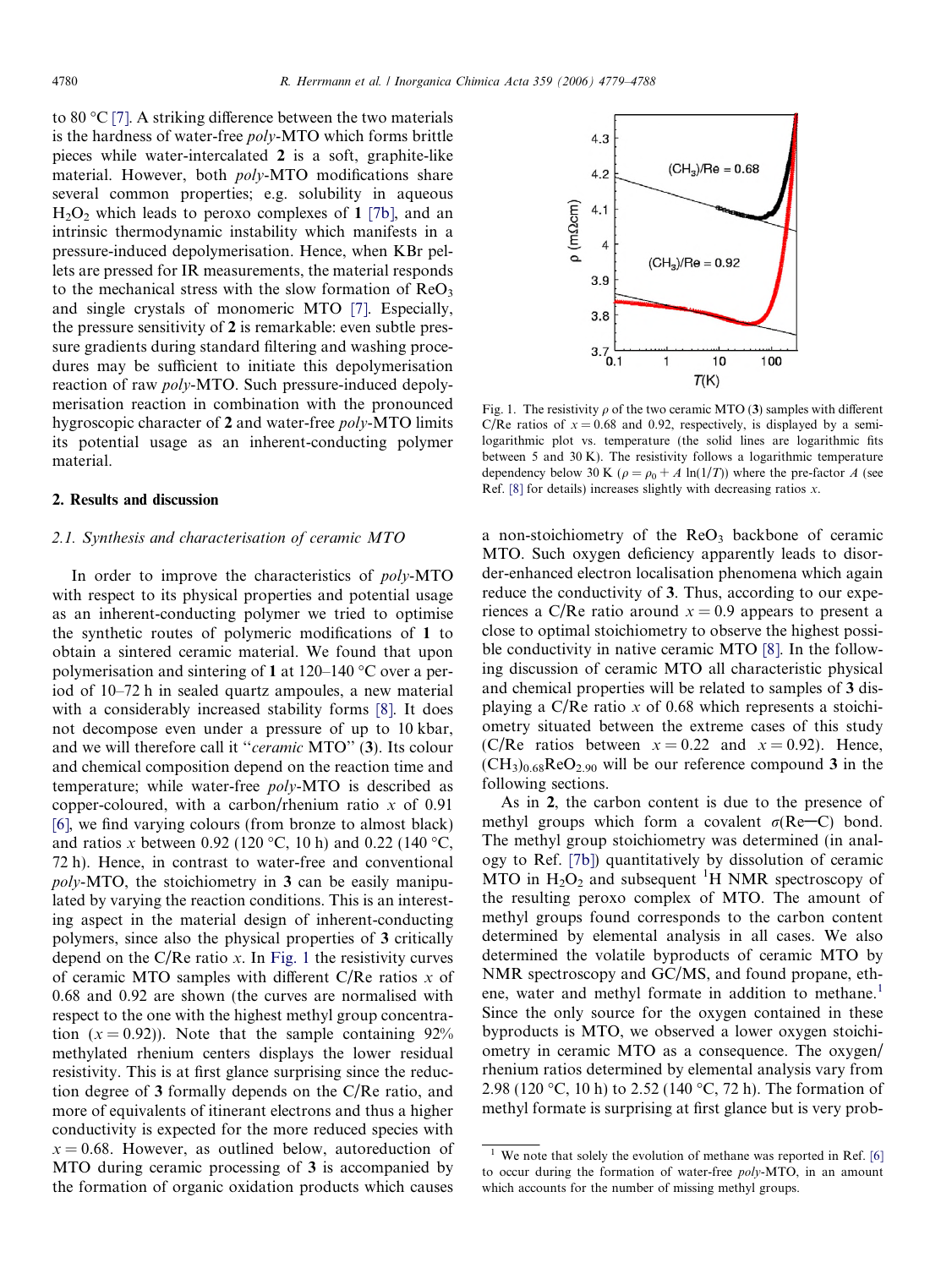ably due to a Tiščenko reaction of formaldehyde. We note that formaldehyde seems to be an ubiquitous byproduct of polymerisation reactions of MTO since we could also detect it by NMR spectroscopy as a major soluble constituent of the reaction mixture when MTO is polymerised in water at temperatures  $>50$  °C. While the oxygen-bridged dimeric  $\text{Re}^{\text{VI}}$  species,  $(\text{CH}_3)_4 \text{Re}_2\text{O}_4$ , occurs as a byproduct during poly-MTO synthesis in water [7b,7c], this compound could not be detected in the preparation of ceramic MTO.

#### 2.2. ESR spectroscopy

Since partial demethylation occurred during the synthesis of ceramic MTO, we expect the occurrence of  $Re(VI)$ centers in 3. Indeed, the presence of these paramagnetic centers in ceramic MTO could be confirmed by ESR spectroscopy (Fig. 2) [\[8\].](#page-8-0) Two signals can be detected at 4.2 K: one (blurred by anisotropy) with six broad lines due to hyperfine coupling to rhenium  $(I = 5/2$  for both  $^{185}$ Re and <sup>187</sup>Re,  $g = 2.0$ , average  $A = 0.028$  cm<sup>-1</sup>), and a sharp singlet at  $g = 2.00$  of about 1% of the total intensity. The value of  $0.028 \text{ cm}^{-1}$  is at the upper limit of hyperfine coupling constants reported for monomeric Re(VI) complexes  $(0.0181$  for  $\text{Re}(CH_3)_6$  and  $0.0277$  for cate cholate complexes) [\[9\].](#page-8-0) In combination with detailed transport measurements one can conclude that in ceramic MTO and intercalation variants the vast majority of the localised unpaired electrons constitute  $\text{Re}(d^{\text{I}})$  centers while only a minority of the localised spins ( $\approx$ 1%) resides at other sites of 3. As we have demonstrated, electron localisation can be increased further by intercalation of donor molecules like tetrathiafulvalene (TTF) into 3 and by magnetic fields giving rise to a positive magneto-resistance at low temperatures  $(<38 \text{ K})$  [\[8,10\]](#page-8-0).



Fig. 2. ESR spectrum of ceramic MTO (3) ( $x = 0.68$ ) at 4.2 K showing the hyperfine structure due to coupling with nuclear spins of <sup>185</sup>Re and <sup>187</sup>Re  $(I = 5/2)$ . The temperature dependence of the sharp central signal is shown in the inset.

## 2.3. NMR spectroscopy

The structural model of ceramic MTO (see below) implies the presence of different types of methyl groups. This feature could be confirmed by  ${}^{1}H$  and  ${}^{13}C$  NMR spectroscopy. Solid state NMR spectroscopy of conducting materials may be complicated by thermally induced sample decomposition due to the heating effects resulting from the rapid sample rotation in magnetic fields. This problem was avoided by dilution of the conducting samples with KBr. This sample preparation allowed rotation frequencies up to 4 kHz. The resulting spectra revealed striking differences between  $2^2$  and ceramic MTO ([Figs.](#page-3-0) 3 and 4).

In the  ${}^{1}$ H NMR spectrum of ceramic MTO (3) [\(Fig.](#page-3-0) 3, above) the central signal is composed of four not completely resolved lines at  $-2.0$ ,  $-2.5$ ,  $-3.0$  and  $-3.4$  ppm of similar intensity. There is a broad hump at about 0 ppm of low intensity. In contrast, 2 [\(Fig.](#page-3-0) 3, below) shows a main signal centered at -1 ppm, and a second one at 8 ppm, in a ratio of about 5:1. Considering chemical shift arguments, we attribute the upfield signal to methyl groups and the downfield signal to water molecules separating the layers. This leads to an average methyl/water ratio of approximately 3:1. <sup>3</sup> Compared with solid monomeric MTO, the mobility of the methyl groups in poly-MTO and ceramic MTO appears to be considerably reduced, and thus no broad sidebands due to  $\mathrm{^{1}H-^{1}H}$  dipolar coupling are observed, even at low spinning rates (500 Hz). The structure of the  ${}^{13}$ C NMR signals is also strikingly different for both samples. In ceramic MTO (3) ([Fig.](#page-3-0) 4) one observes two partially overlapping signals of similar intensity centered at 47.3 and 27.5 ppm. In addition, there is a small sharp peak of a low intensity at 3.5 ppm which cannot be related to the presence of (unreacted) residual monomeric MTO ( $\delta = 36$  ppm). In contrast, the <sup>13</sup>C NMR spectrum of 2 ([Fig.](#page-3-0) 4) presents two very distinct broad peaks at 40 and  $-44$  ppm (ratio 4:1). While the chemical shift of the downfield signal corresponds well to ceramic MTO, the large upfield shift of the minor signal is striking. A tentative explanation would be that poly-MTO contains domains with a higher local concentration of paramagnetic centers (upfield signal) while ceramic MTO is more homogeneous in this respect.

#### 2.4. IR spectroscopy

According to the structural model of ceramic MTO, rhenium–oxygen double bonds should be present. Clear evidence for the presence of intact  $Re=O$  and  $Re-C$  bonds can be derived from IR spectroscopy studies ([Fig.](#page-3-0) 5). For 1 in an argon matrix at 14 K, three salient signals were

<sup>&</sup>lt;sup>2</sup> Only a wideline <sup>1</sup>H NMR spectrum of *poly*-MTO (2) (without sample rotation) was reported in Ref. [7c].

<sup>&</sup>lt;sup>3</sup> A very broad signal around 80 ppm was detected in the wideline spectrum of 2 and attributed to acidic protons (Ref. [7c]). We did not detect such a signal in our study of freshly prepared 2.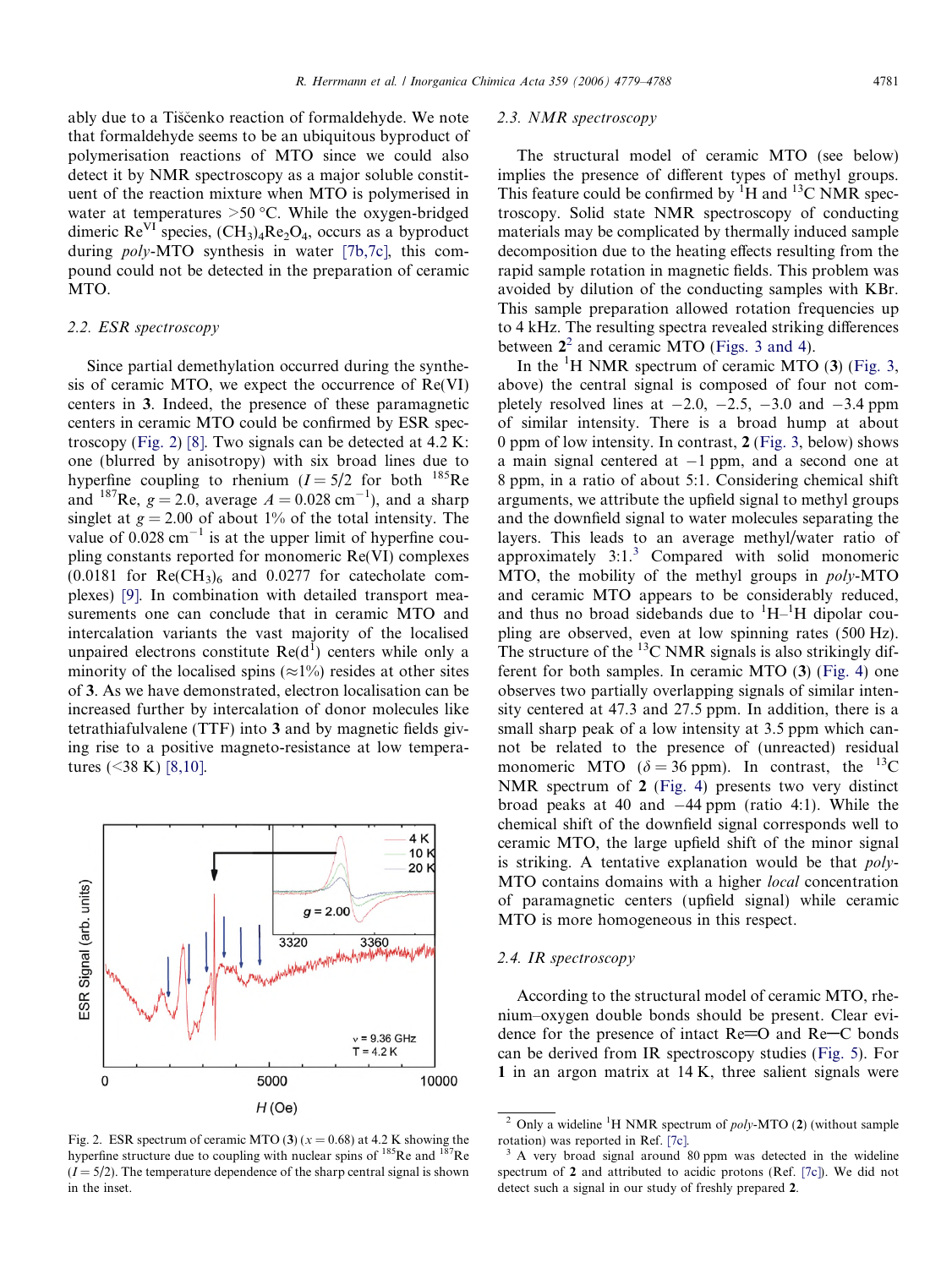<span id="page-3-0"></span>

Fig. 3. MAS <sup>1</sup>H NMR spectra (ppm) of ceramic MTO (3) with  $x = 0.68$ (above), spinning rate 3 kHz; poly-MTO (2) (below), spinning rate 4 kHz. Spinning sidebands (residual chemical shift anisotropy) can be seen in both spectra.



Fig. 4. CP/MAS  $^{13}$ C NMR spectra (ppm) of ceramic MTO (3) with  $x = 0.68$  (above), spinning rate 3 kHz; *poly*-MTO (2) (below), spinning rate 4 kHz.



Fig. 5. Comparison of the  $Re=O$  and  $Re-C$  stretching modes revealed by the IR spectra of 1 and 3 ( $x = 0.68$ ).

observed (970.3 (vs); 1000.7 (w) and 565 cm<sup>-1</sup> (w)) and assigned to the asymmetric and symmetric  $\text{ReO}_3$  stretching and  $Re-C$  stretching modes, respectively [\[11\]](#page-8-0). These modes shift to slightly different values in the case of solid 1  $(v_{as}(ReO_3) = 956/963$  (vs);  $v_s(ReO_3) = 998$  (w) and  $v(Re-C) = 569$  (w) cm<sup>-1</sup>; Fig. 5). *Poly-MTO* (2) and ceramic MTO display related modes which are, however, shifted to lower wave numbers;  $2$  (CsI): 913 (vs), 955 (w) and 549 (vw)  $cm^{-1}$ ; ceramic MTO (3) (KBr): 910 (vs), 940 (m) and 501 (vw)  $cm^{-1}$ , respectively [\[8\]](#page-8-0). The shift indicates a weakening of the  $Re=O$  and  $Re-C$  bonds during the formation of ceramic MTO, in accord with the expectations inferred from the structural model (see below).

#### 2.5. In situ diffraction studies

The temperature and time dependence of the polymerisation and sinter processes during the formation of ceramic MTO was studied by in situ diffraction and compared with the aqueous polymerisation of MTO leading to 2 (see Section [4](#page-7-0) for details).

For the formation of 2 oversaturated aqueous dispersions of MTO were studied in a capillary, and the temperature was raised from 50 to 90 $\degree$ C employing a heating rate of  $4^{\circ}$ C/min. At the beginning of the temperature interval the diffraction pattern basically showed Bragg reflections of still undissolved MTO single crystals. At about 80  $\rm ^{\circ}C$ a colour change of the MTO solution from colourless to blue was observed which marks the onset of the polymerisation reaction. The polymerisation process is apparently faster than the time resolution of our X-ray experiment (one diffraction pattern/180 s) since the colour change of our solution was immediately accompanied by the appearance of weak but characteristic powder rings of 2 [7c]. Longer reaction times solely lead to a sharper and more intense powder diffraction pattern but do not reveal any other crystalline byproducts of 2. After a reaction period of 60 min no significant change of the diffraction pattern was noticeable and the final diffraction pattern depicted in [Fig.](#page-4-0) 6 solely shows the Bragg intensities of  $2$  [\(Fig.](#page-4-0) 6).<sup>4</sup>

Under non-aqueous reaction conditions formation of ceramic MTO was studied in situ in a similar way. Here, the temperature was raised up to  $120^{\circ}$ C using a rate of 1 °C/min. At 117 °C MTO is completely molten, as indicated by the vanishing of all Bragg peaks of crystalline MTO. The first sign for the start of the polymerisation process was indicated by subtle but characteristic powder diffraction rings of 3 which appeared after a tempering period of 30 min at 120  $\degree$ C. Again, the formation of powder rings is accompanied by a colour change of the melt from colourless to blue. After a time span of 3 h at  $120^{\circ}$ C the intensity

<sup>&</sup>lt;sup>4</sup> The parasitic phase of  $(CH_3)_4$ Re<sub>2</sub>O<sub>4</sub>, which has been identified as a byproduct of the aqueous polymerisation reaction of 1 (see Ref. [7c]), has not been observed during the in situ study. This result is possibly due to sublimation and condensation of this dimer at lower (cooler) parts of the capillary which were outside the spot-like X-ray beam focus ( $\varnothing$  0.3 mm).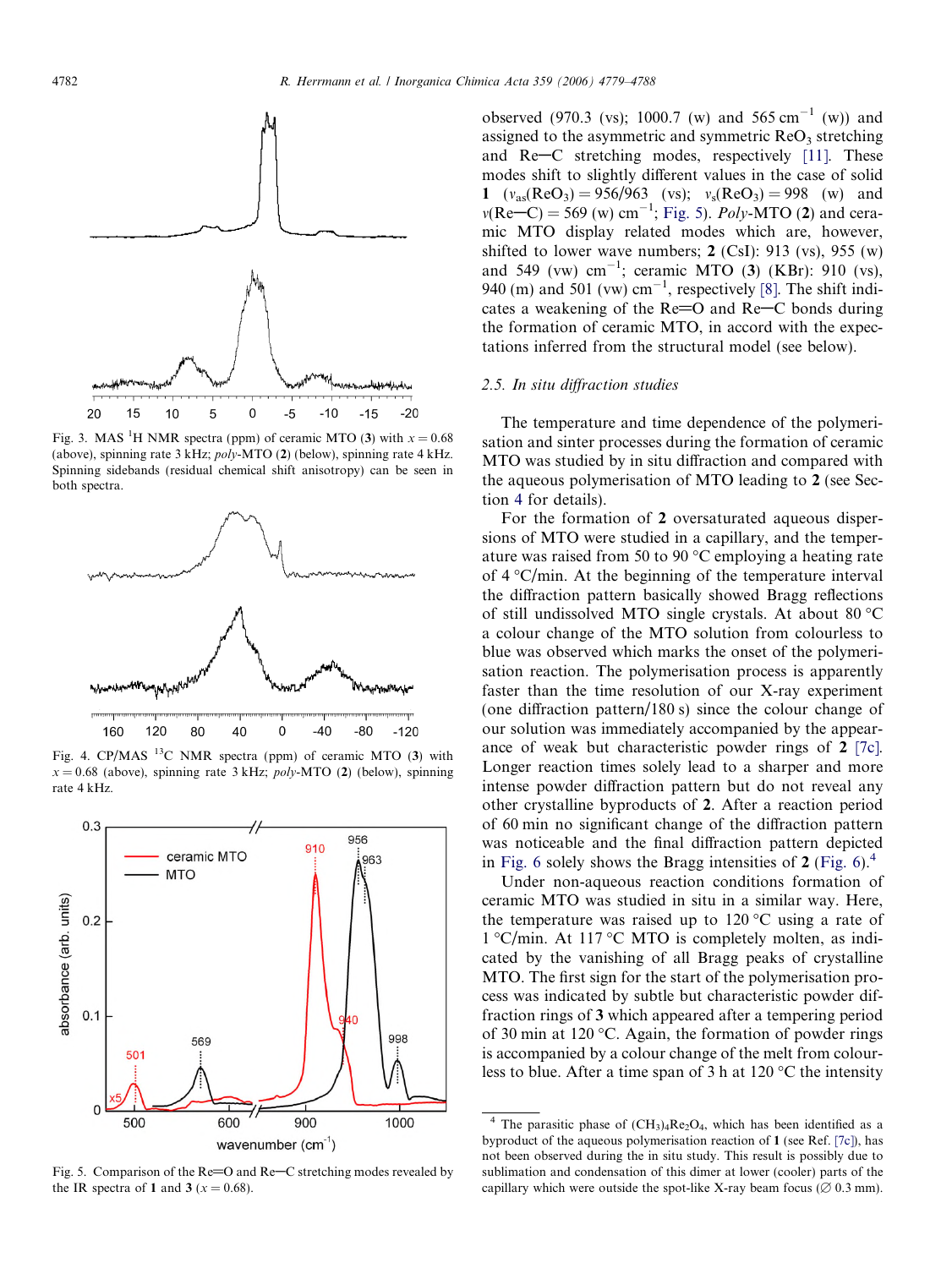<span id="page-4-0"></span>

Fig. 6. Final diffraction pattern of 2 and ceramic MTO (3) formed under in situ reaction conditions. Compound 2 has been indexed by an orthorhombic unit cell  $(a = b = 3.728(1), c = 16.516(5)$  Å; P4mm) [7c] while 3 is characterised by a two-dimensional lattice of p4mm symmetry  $(a = 3.66(1)$  Å).

and sharpness of the powder diffraction pattern of 3 increased only slowly (see the final pattern in Fig. 6). Hence, in contrast to 2 longer reaction times do not significantly improve the crystallinity of ceramic MTO.

## 2.6. Structural model of ceramic MTO and poly-MTO

The diffraction patterns obtained for 2 and ceramic MTO (3) reveal a close structural relationship of both compounds with respect to the formation of extended  ${ReO_2}\_\infty$ layers (Fig. 6), as revealed by comparable diffraction angles of the hk0 Bragg peaks. Previous X-ray studies [7c] of 2 led to a structural model displaying double layers of cornersharing  $\text{[CH}_3\text{ReO}_5]_{\infty}$  octahedra interconnected by intercalated water molecules. However, no such 3D ordering can be expected for ceramic MTO since only the hk0 reflection series are evident in the diffraction pattern (Fig. 6). Apparently, crystallographic ordering in ceramic MTO occurs exclusively in two dimensions. This finding is further supported by the pronounced asymmetry of the reflection profiles of ceramic MTO (Fig. 6) which show a slow decay of Bragg intensity in the direction of increasing diffraction angles (cf. 100 and 110 reflection in Fig. 6). This peak shape asymmetry is a well-known indicator of layered compounds displaying a turbostratic or 00l defect stacking [7c]. We note that the same peak shape asymmetry is also evident for 2 but less pronounced due to the presence of intercalated water molecules which serve as linkers of adjacent oxide layers via hydrogen bonding [Re=O<sup>or</sup>H-O-H O=Re] [7c]. The reciprocal space reconstruction for the resulting 2D diffraction pattern of 3 therefore consists of diffuse  $00l$  rods spread parallel to the c axis (stacking direction). Hence, the formation of diffuse 00l rods is responsible for the smooth decay of the Bragg intensity of each hk0 reflection with increasing diffraction angles.

The purely 2D ordering of the ceramic MTO is further supported by the physical properties displayed by this compound [\[8\]](#page-8-0): The resistivity data of pure ceramic MTO exhibit a crossover from metallic  $(d\rho/dT > 0)$  to insulating  $(d\rho/dT < 0)$  behaviour at a characteristic temperature around  $T_{\min} \approx 38$  K. Above  $T_{\min}$  the resistivity  $\rho(T)$  is remarkably well described by a two-dimensional electron system. Below  $T_{\text{min}}$  an unusual resistivity behaviour, similar to that found in doped cuprates (e.g.  $La<sub>1.85</sub>Sr<sub>0.15</sub>Zn<sub>v</sub>$  $Cu_{1-y}O_4$ ) [\[12\],](#page-8-0) is observed: The resistivity initially increases approximately as  $\rho \sim \ln(1/T)$  before it changes into a  $\sqrt{T}$  dependence below 2 K ([Fig.](#page-1-0) 1). As an explanation we suggest a crossover from purely two-dimensional charge-carrier diffusion within the  ${ReO<sub>2</sub>}<sub>\infty</sub>$  planes at high temperatures to three-dimensional diffusion at low temperatures in a disorder-enhanced electron–electron interaction scenario [\[8\]](#page-8-0) (Altshuler–Aronov correction [\[13\]\)](#page-9-0).

Taking the indexing results of the X-ray diffraction study into account, it is reasonable to assume – like for *poly*-MTO – that the  ${ReO_2}\_\infty$  units span the 2D unit cell of p4mm symmetry characterised by the lattice parameter  $a = 3.66(1)$  Å. The lattice parameter a is related to but is significantly smaller than those reported for the cubic inorganic oxide  $\text{ReO}_3 (a = 3.748(1) \text{ Å})$  [7c,14], the mixed oxides  $\text{Re}_x W_{1-x} \text{O}_3$  (a = 3.7516(2); x = 0.25) [\[4\]](#page-8-0) and cubic WO<sub>3</sub>  $(3.7719(4)$  Å) [\[15\]](#page-9-0). We note that the unit cell parameters in  $\text{Re}_x \text{W}_{1-x} \text{O}_3$  can be used as a sensitive measure of the  $Re/W$  ratio: isotypic replacement of  $Re<sup>VI</sup>$  by  $W<sup>VI</sup>$  ions leads to a unit cell expansion in accordance with the different ionic radii of  $0.55$  and  $0.60 \text{ Å}$  (coordination number 6), respectively [\[16\]](#page-9-0). On the same lines, we might argue that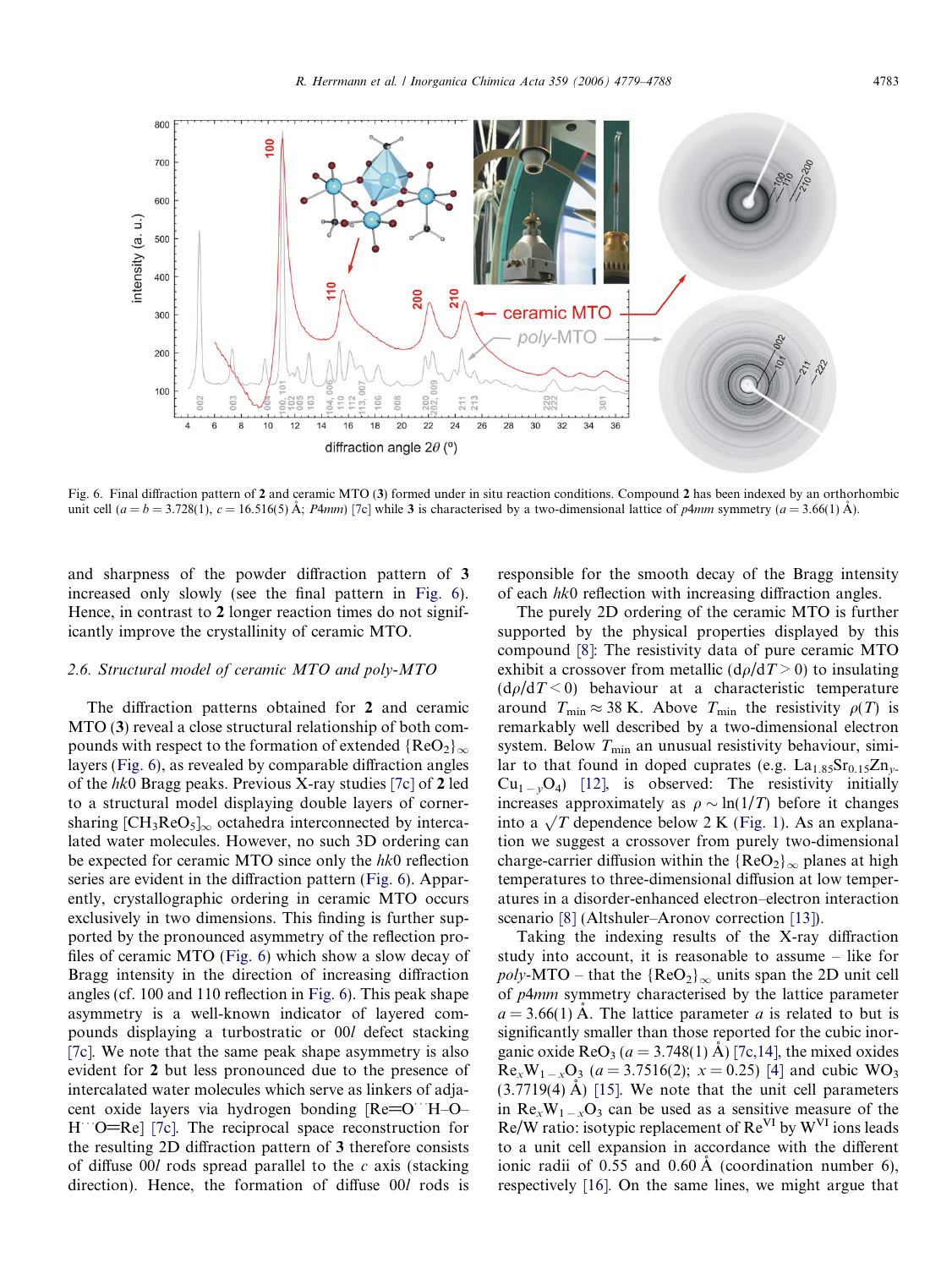

Fig. 7. (a) Fragment of ceramic MTO based on an optimised  $\{[ReO_3][CH_3ReO_3]_3\}_n$  superstructural model 3a employing DFT calculations and 2D periodic boundary conditions. Selected bond distances (A) and angles (°): Re1–Re2 3.77, Re2–Re3 3.81, Re3–Re4 3.81, Re4–Re1 3.78, Re1=O1 1.74, Re1– O5 1.81, Re1-O6 1.81, Re1-O7 1.96, Re1-O11 1.96, Re2-C2 2.19, Re2=O2 1.77, Re2-O7 1.86, Re2-O8 2.02, Re2-O9 2.08, Re2-O10 1.80,  $\angle$ C2-Re2-O2 149.2. (b) Isosurface map of the negative Laplacian of the electron density  $-\nabla^2 \rho(r)$ , around Re2 at the contour value of 263 e  $A^{-5}$ .

the smaller unit cell parameter of ceramic MTO relative to  $ReO_3$  are due to the presence of (smaller)  $Re<sup>VII</sup>$  vs.  $Re<sup>VI</sup>$ centers in ceramic MTO.

Due to the close structural relationship to the inorganic parent compound  $\text{ReO}_3$  (space group  $Pm-3m$ ) and idealised structural model for ceramic MTO can be derived by adopting its perovskite structure in two dimensions in the form of  ${ReO<sub>2</sub>}<sub>\infty</sub>$  layers. Complementing the coordination environment of the Re atom by one methyl and one oxo group leads to a layered network of  $[CH<sub>3</sub>ReO<sub>5</sub>]<sub>\infty</sub>$  octahedra displaying an averaged Re–Re separation of about 3.66 Å. In order to account for the missing methyl groups in  $poly-MTO$  (CH<sub>3</sub>)<sub>x</sub>ReO<sub>3</sub>, this model can be further developed by an idealised superstructural model consisting of three MTO and one demethylated  $\text{ReO}_3$  unit:  $\text{[CH}_3\text{ReO}_3\text{]}$   $\text{[ReO}_3]$   $\text{[Si]}$  (Fig. 7a). This model leads to a ratio C/Re of 0.75 which is well within the range of methyl group content obtained under various experimental conditions ( $x = 0.22{\text -}0.92$ ). Such a model would rule out any significant interlayer interaction and is supported by specific heat capacity studies in a wide temperature range over more than three temperature decades  $(0.08-300 \text{ K})$  [\[8\].](#page-8-0) According to these studies all layers of ceramic MTO are nearly ideally decoupled and solely connected by subtle van der Waals interactions. This fact is particularly reflected by the large 2D phonon contribution in specific heat measurements [\[8,10a\].](#page-8-0) Furthermore SEM micrographs of ceramic MTO show the rather different morphology of poly-MTO and its ceramic variant. The latter displays the typical features of a partially amorphous sintered material while its polymeric congener clearly shows the characteristic morphology of a layered oxide [\(Fig.](#page-6-0) 8).

Optimisation of our idealised model of 3a of ceramic MTO employing periodic boundary conditions and the PBEPBE/CRENBL/3-21G(d) approximation highlights another reason for the partial amorphous character displayed by ceramic MTO. Geometry optimisations lead to a highly distorted octahedral geometry as signalled by average  $\angle C$ –Re=O angles of 149.7° and a pronounced bond length asymmetry in the  ${ReO_2}\_\infty$  planes: two short Re-O distances (1.82 Å) and two long Re-O distances (2.05 Å) at each methylated rhenium atom; averaged values, respectively (Fig. 7). This bond length asymmetry is somewhat reduced in the case of the demethylated metal centers but the two short  $(1.81 \text{ Å})$ /two long  $(1.96 \text{ Å})$  patterning of the equatorial  $Re$ –O distances is still preserved at the formal  $\text{Re}(d^1)$  centers.<sup>5</sup> We suggest that the origin of these distortions can be correlated with the presence of pronounced ligand-induced charge concentrations (LICC) [\[17\]](#page-9-0) in the valence shell of the methylated rhenium centers (Fig. 7b). Hence, a linear arrangement of the  $C-Re=O$  structural moiety is energetically destabilised due to Pauli repulsion between the electron pair domains of the strong axial  $Re-C/Re-O$  bonds and their opposing ligand-induced charge concentrations denoted by LICC(C) and LICC(O) in Fig. 7b. As another consequence of the energetically destabilised  $C-Re=O$  units the  $Re-C$  and to a lesser extent the axial  $Re$  $-$ O bonds in ceramic MTO are elongated and thus activated compared with MTO:  $\text{Re} - \text{C} = 2.17/2.063(2)$  Å and  $\text{Re} - \text{O} = 1.77/1.702(1)$  Å in ceramic MTO and solid MTO [7c,18,19], respectively (average values for ceramic MTO).

These characteristic structural features are hence in fine agreement with our spectroscopic studies. [Fig.](#page-3-0) 5 shows the dominant vibrational double mode at 910 and 940 cm<sup>-1</sup> of  $3$  in the characteristic region of  $Re=O$  stretching modes

<sup>&</sup>lt;sup>5</sup> We note that our periodic DFT model for ceramic MTO clearly deviates from the earlier one used in the Extended Hückel Theory (EHT) study of poly-MTO (Ref. [7d]). However, the origin of this difference is clearly not related to the presence or absence of water layers in 2 and 3, respectively, but due to the fact that the EHT calculations were based on the idealised X-ray model of 2 as described in Ref. [7c].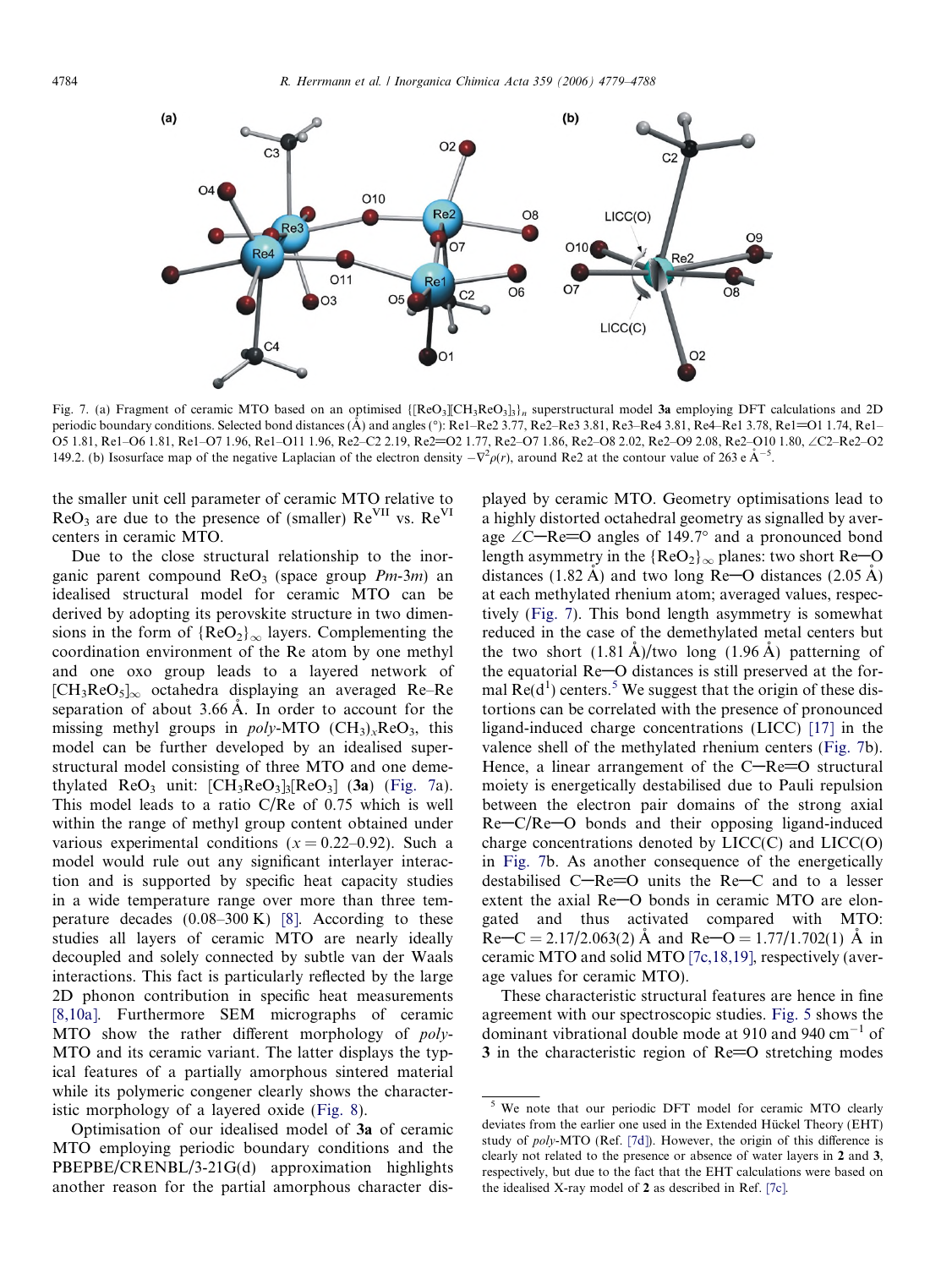<span id="page-6-0"></span>

Fig. 8. SEM micrographs of 2 (left) and ceramic MTO (3) (right).

and a weak feature at 501 cm<sup>-1</sup> due to the  $v(Re-C)$ stretching frequency [\[8\]](#page-8-0). These modes are clearly weakened in comparison with the corresponding modes in solid (monomeric) MTO [\(Fig.](#page-3-0) 5). Hence, the shift of the vibrational excitations to lower energies is in fine agreement with the above predicted  $Re=O$  and  $Re-C$  bond elongation of about 0.07 and 0.11 Å, respectively, relative to solid MTO. Furthermore, solid state  ${}^{13}C$  and  ${}^{1}H$  MAS NMR studies of ceramic MTO confirm the presence of methyl groups in different chemical environments in conformity with the superstructural DFT model 3a (see [Figs.](#page-3-0) 3 and 4).

As outlined above the significantly activated  $Re-C$ bond in ceramic MTO is thus a direct consequence of the hexa-coordination of rhenium in the extended structure of ceramic MTO. On the one hand the structural distortions reflect an energetic destabilisation of the Re–C and  $Re=O$  bonds relative to MTO; on the other hand they facilitate the elimination of methyl groups and are therefore the true driving force allowing the formation of an extended ceramic solid. Accordingly, the energetic destabilisation of the localised chemical bonds in ceramic MTO is more than compensated by the win in kinetic energy due to the formation of a conduction band hosting delocalised itinerant electrons. In the next chapter we will outline that the dramatic changes in the electronic structure of MTO during the formation of a ceramic material also leads to a new and unexpected chemical reactivity.

## 3. Perspectives

We have shown in the previous sections how to synthesise ceramic MTO by a sintering process from monomeric MTO and determine its chemical composition and physical properties. We also demonstrated that it is comparatively easy to modify the stoichiometry of ceramic MTO and to manipulate its physical properties by intercalation of donor or acceptor molecules during the sintering process [\[8\];](#page-8-0) such controlled intercalation is considerably more difficult to achieve during synthesis of 2 in aqueous solution. DFT calculations indicate that ceramic MTO has structural features different from monomeric MTO, e.g. activated  $Re-C$  and weaker  $Re=O$  bonds. Hence, we can expect a different chemistry for the ceramic modification of MTO. For example, the polymerisation process of MTO (1) appears to be an efficient starter for the polymerisation of tetrathiafulvalene (TTF) which does not form polymers under typical radical or ionic polymerisation conditions nor with MTO in solution [\[8\].](#page-8-0) Indeed, attempts to intercalate TTF during the polymerisation and subsequent sintering process of ceramic MTO at higher TTF/Re ratios  $(>1)$ did not lead to isolated intercalated TTF guest molecules but rather to a solid solution of polymeric MTO in an organic polymeric TTF matrix. Apparently, the polymerisation of MTO initiates the copolymerisation process with TTF.

As another example, we note that reactions of ceramic MTO with aliphatic amines and ammonia do not lead to simple base adducts as can be obtained from Lewis-acidic monomeric MTO in diluted solutions [\[1\],](#page-8-0) but to intercalation products similar to those known from layered metal dichalcogenides, e.g. TaS<sub>2</sub> [\[20\]](#page-9-0).

Redox reactions are likely to accompany such intercalations with amines. Furthermore, with amines of the general structure  $R^{1}R^{2}CH-MH_{2}$ , ceramic MTO displays a reactivity which is not shown by the monomer itself. Thus, cyclohexylamine and 1-phenylethylamine react with ceramic MTO under the formation of imines  $R^1R^2C=N-CHR^1R^2$ , i.e. with oxidation and alkyl transfer. Activated  $Re = O$ bonds in ceramic MTO are likely to be involved in this reaction. A possible mechanism is shown in [Fig.](#page-7-0) 9.

Since these imines are formed by oxidation and alkyl transfer reaction, we obtain a modified ceramic MTO which contains intercalated amine and ammonia; typical compositions are  $(CH_3)_{0.8}$ ReO<sub>3 – y</sub>(C<sub>6</sub>H<sub>13</sub>N)<sub>0.13</sub>(NH<sub>3</sub>)<sub>0.13</sub> for cyclohexylamine and  $(CH_3)_{0.8}$ Re $O_{3-y}(C_8H_{11}N)_{0.06}$  $(NH_3)_{0,17}$  for 1-phenylethylamine, where y accounts for the understoichiometry of oxygen in the starting ceramic MTO (3) in addition to the oxygen consumed by the oxidation of the amine to form the imine (typically  $y \le 0.2$ ). Monomeric MTO forms a normal adduct with 1-phenylethylamine in toluene solution but behaves differently when treated with the neat amine at room temperature. A rapid darkening with precipitation of a black material sets in, and the corresponding imine can be detected in the reaction mixture. This can readily be understood in terms of redox chemistry: First, MTO reacts with the amine under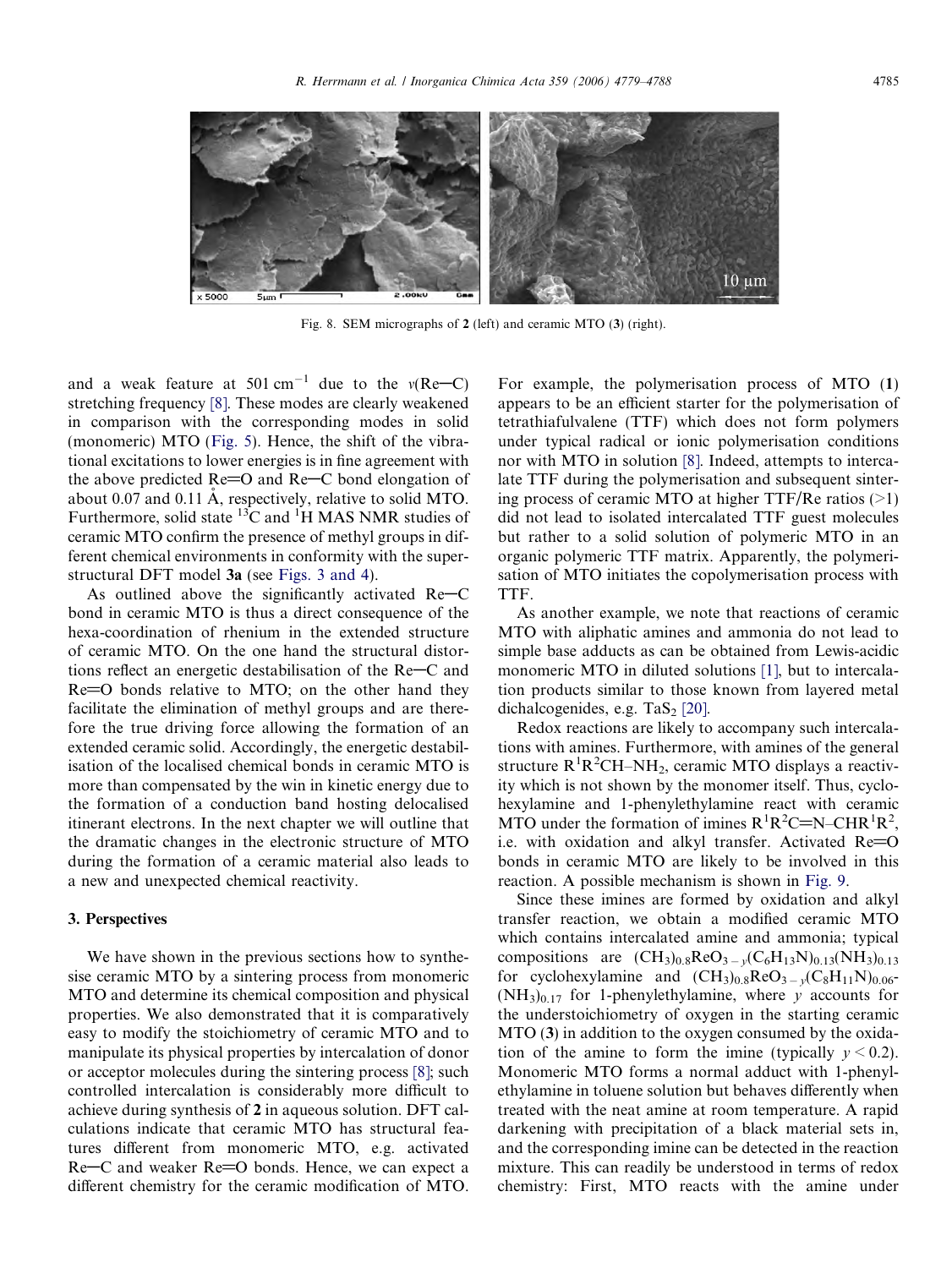

<span id="page-7-0"></span>Fig. 9. A possible two-step mechanism for the formation of  $R^1R^2C=N$ -CHR<sup>1</sup>R<sup>2</sup> from ceramic MTO and amines  $R^1R^2CH-NH_2$ .

liberation of ammonia and acetophenone and the formation of a reduced rhenium center. This acts as starting center for the polymerisation reaction. The polymer then induces the formation of the imine. When the solid product is isolated after several days of reaction, it shows similar properties and composition as the one obtained directly from ceramic MTO and 1-phenylethylamine. This unprecedented oxidation behaviour of 3 warrants further exploitation.

#### 4. Experimental

#### 4.1. Resistance measurements

These studies were performed using a four-point lowfrequency ac-method in the temperature range between 30 mK and 300 K. For the determination of the resistivity of ceramic MTO one has to take into account a rough estimate of the non-uniform sample shape of 3 causing a relative error bar of 30% for the residual resistivity.

#### 4.2. In situ diffraction study

A glass capillary (1.0 mm diameter) was loaded with approximately 6 mg MTO  $(1)$  and 3  $\mu$ l water to study the formation of 2. For the in situ formation study of 3 we used a glass capillary (0.5 mm diameter) filled with about 1 mg MTO, respectively. In both cases the capillaries were mounted on an Eulerian cradle (Huber) and exposed to monochromated Mo Ka radiation of a FR591 rotating anode (Bruker AXS). The diffraction pattern were recorded using an MAR345 area imaging detector which covered the resolution range from  $1.03 \le d \le 9.69 \text{ Å}^{-1}$ . Preferred orientation effects of samples were reduced by sample rotation. The temperature conditions were controlled by an  $N_2$ open-flow heating device (cf. [Fig.](#page-4-0) 6).

#### 4.3. Computational study of 3

The geometries of several two-dimensional models of ceramic MTO were fully optimised using density functional theory (DFT) methods with periodic boundary conditions as implemented in the GAUSSIAN03 program package [\[21\]](#page-9-0). The PBEPBE functional in combination with the CRE-NBL basis-set and an averaged relativistic effective core potential for Re and a standard 3-21G\* basis-set for C, H and O was used throughout [\[22\]](#page-9-0). Auxiliary density fitting functions were generated employing the standard algorithm implemented in GAUSSIAN03.

#### 4.4. Analysis and spectroscopy

NMR spectra were obtained with a Varian Mercury-Plus 400 spectrometer (proton frequency 400.42 MHz). Liquid state spectra were performed in  $CDCl<sub>3</sub>$  unless stated otherwise. Solid state NMR spectra were obtained from samples diluted with KBr (60–80 mg in 200 mg KBr) by conventional MAS and CP-MAS (for <sup>13</sup>C) techniques. IR spectra were recorded on a Thermo Nexus FT-IR spectrometer with an ATR unit on neat samples, while transmission spectra were obtained with CsI or KBr pellets at room temperature on a Bruker IFS113v with a Si-bolometer as detector in the range of 600–  $100 \text{ cm}^{-1}$  and an MCT detector in the range of 4000- $500 \text{ cm}^{-1}$ . The content of Re was determined with a Varian ICP-OES Vista MPX Simultaneous. C, H, N and O analyses were done with an ELEMENTAR elemental analyser vario EL III. ESR spectra were recorded at X-band frequencies (9.4 GHz) with a Bruker ELEX-SYS E500-CW spectrometer using a continuous helium gas-flow cryostat (Oxford Intruments) for temperatures between 4.2 and 300 K.

#### 4.5. Methyltrioxorhenium (1)

MTO was prepared as described [\[23\]](#page-9-0). All other reagents were commercially available and used as received. Solvents were dried by conventional techniques and stored over molecular sieves  $(3 \text{ Å})$ . The content of methyl groups in samples of ceramic MTO was determined as described [7b] by <sup>1</sup>H NMR spectroscopy (dissolution in a  $H_2O_2$ / D2O mixture and comparison of the integrals over the peroxo complex  $[Re(CH_3)(O_2)_2(O)]$  and methanol with a known amount of acetonitrile).

#### 4.6. Ceramic MTO (3)

The appropriate amount of MTO (50–1000 mg) was heated in a sealed quartz ampoule under vacuum to the appropriate temperature (120–140  $^{\circ}$ C) for the desired time (10–72 h). The reaction is complete under these conditions since no monomeric MTO can be extracted from ceramic MTO by organic solvents (hexane, toluene, or diethyl ether). The yield is >90%. The colour of the materials varies from golden  $(120 \degree C)$  over copper-coloured to almost black (140  $^{\circ}$ C). Typical results for different reaction conditions are listed below. The formulae were calculated from analytical data (C, H, O: elemental analysis, Re: ICP determination). Physical and spectroscopic measurements were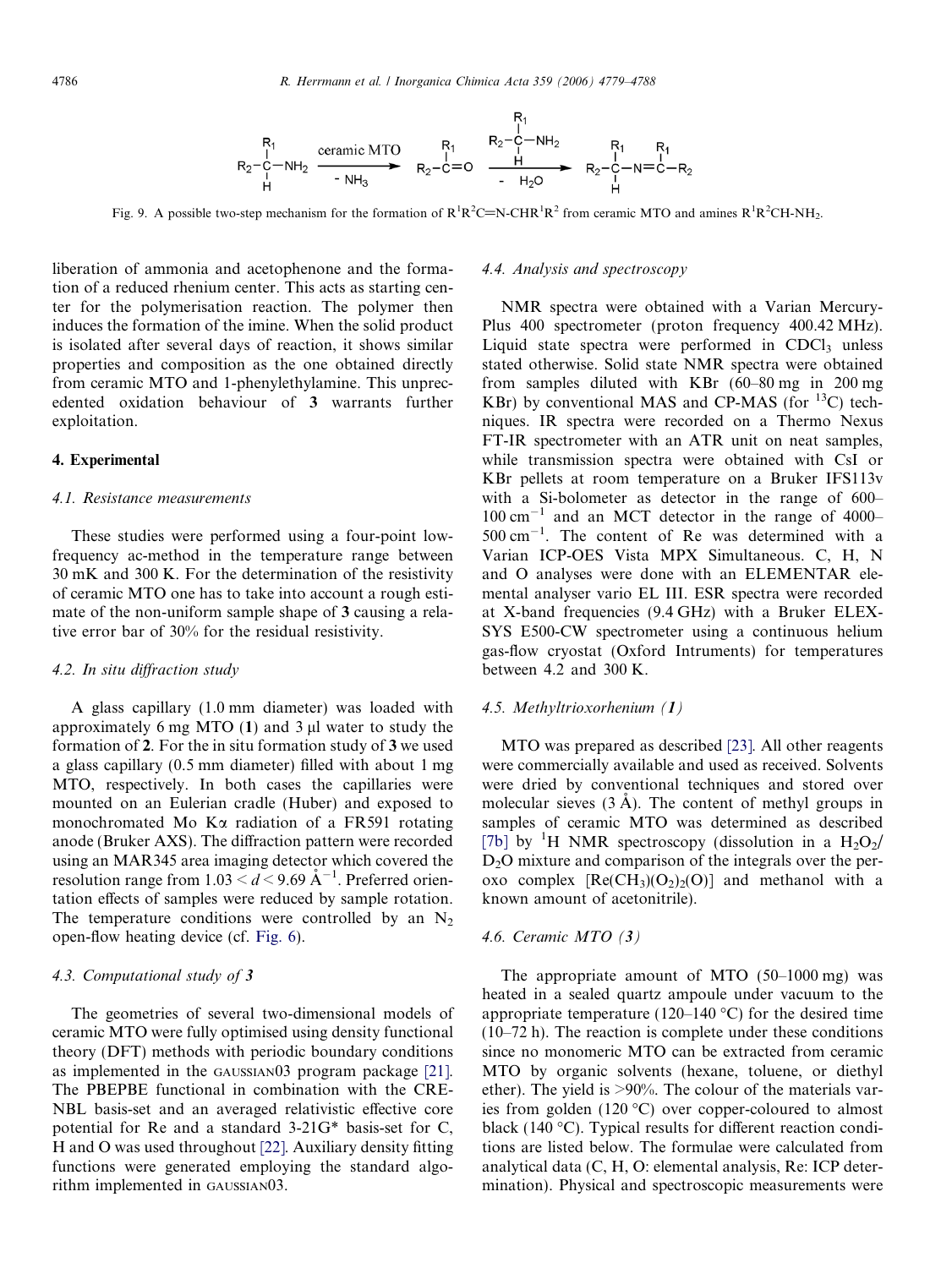<span id="page-8-0"></span>performed with the sample of run 2, and chemical reactions with the sample from run 1.

| Run                         | Temperature $(^{\circ}C)$ | Time (h) | Composition                         |
|-----------------------------|---------------------------|----------|-------------------------------------|
|                             | 120                       | 10       | $(CH_3)_{0.92}$ ReO <sub>2.98</sub> |
|                             | 120                       | 48       | $(CH_3)_{0.68}$ ReO <sub>2.90</sub> |
| $\mathcal{E}$               | 130                       | 72       | $(CH_3)_{0.44}$ ReO <sub>2.70</sub> |
| $\boldsymbol{\vartriangle}$ | 140                       | 72       | $(CH_3)_{0.22}$ ReO <sub>2.52</sub> |

Volatile byproducts of the formation of ceramic MTO were trapped by performing the reaction in a flask with a rubber septum under argon and transferring the gaseous phase by a steel cannula into a screw cap NMR tube containing CDCl<sub>3</sub> precooled with liquid nitrogen. The identity of the products (methane, propane, ethene, methyl formate, water) was ascertained by two-dimensional NMR techniques (COSY, HSQC, HMBC).

## 4.7. Reaction of ceramic MTO with 1-phenylethylamine and cyclohexylamine

Ceramic MTO (3)  $(x = 0.92; 100$  mg) and the amine (1 mmol) are stirred under nitrogen at room temperature for 5 d. The mixture is then extracted with diethyl ether (3 times 1 ml). The ether solution contains the corresponding imine (N-cyclohexylidene-cyclohexylamine or N-(1-phenylethylidene)-1-phenylethylamine, respectively), identified by NMR spectroscopy, in addition to the excess starting amine (typical imine/amine ratio 0.07). The solid residue was analyzed by elemental analysis and IR spectroscopy. Product from cyclohexylamine: N: 1.22%; C: 7.16%; H: 1.94%; Re: 69.6%; IR (CsI): 3511 (m,  $v(NH)$ ), 3019 (w), 2940 (m,  $v(CH)$ ), 2860 (w), 1612 (m), 1491 (w), 1459 (w), 1410 (m); 1118 (w), 1064 (w), 1031 (w), 1009 (w); 970 (w), 912 (vs, m(ReO)), 337 (w), 320  $(m)$  cm<sup>-1</sup>. Product from 1-phenylethylamine: N: 1.22%; C: 5.89%; H: 1.11%; Re: 72.1%; IR (CsI): 3456 (m, m(NH)), 3222 (w), 3030 (w), 1613 (m), 1410 (s), 1031 (m), 913 (vs, m(ReO)), 768 (w), 689 (w), 633 (w), 319  $(w)$  cm<sup>-1</sup>.

#### 4.8. Reaction of 1-phenylethylamine with neat MTO  $(1)$

MTO (1) (108 mg, 0.42 mmol) and 1-phenylethylamine (145 mg, 1.19 mol) are stirred under nitrogen at room temperature. The mixture turns dark after 10 min and forms a semisolid after 30 min. The reaction is left stirring for 2 d. The workup is done as described for the reaction with ceramic MTO. The ether solution shows an imine/amine ratio of 0.06. The black solid residue (105 mg) shows N, 4.84%; C, 13.68%; H, 3.95%, Re, 62.3%.

## Acknowledgement

This work was supported by the Deutsche Forschungsgemeinschaft (DFG) through the SFB 484 and by Nanocat, an International Graduate Program within the Elitenetzwerk Bayern.

## References

| [1] (a) W.A. Herrmann, J.G. Kuchler, G. Weichselbaumer, E. Herd-<br>tweck, P. Kiprof, J. Organomet. Chem. 372 (1989) 351; |
|---------------------------------------------------------------------------------------------------------------------------|
|                                                                                                                           |
| (b) W.A. Herrmann, G. Weichselbaumer, E. Herdtweck, J. Organo-                                                            |
| met. Chem. 372 (1989) 371;                                                                                                |
| (c) W.A. Herrmann, F.E. Kühn, M.U. Rauch, J.D.G. Correia, G.                                                              |
| Artus, Inorg. Chem. 34 (1995) 2914;                                                                                       |
| (d) A.M. Santos, F.E. Kühn, W.-M. Xue, E. Herdtweck, J. Chem.                                                             |
| Soc., Dalton Trans. (2000) 3570.                                                                                          |
| [2] (a) W.A. Herrmann, J. Organomet. Chem. $382$ (1990) 1;                                                                |
| (b) W.A. Herrmann, R.W. Fischer, W. Scherer, M. Rauch, Angew.                                                             |
| Chem. Int. Ed. 32 (1993) 1157;                                                                                            |
| (c) W.A. Herrmann, F.E. Kühn, Acc. Chem. Res. 30 (1997) 169;                                                              |
| (d) W.A. Herrmann, R.M. Kratzer, H. Ding, W.R. Thiel, H. Glas, J.                                                         |
| Organomet. Chem. 555 (1998) 293;                                                                                          |
| (e) F.E. Kühn, A. Scherbaum, W.A. Herrmann, J. Organomet.                                                                 |
| Chem. 689 (2004) 4149;                                                                                                    |
| (f) F.E. Kühn, A.M. Santos, W.A. Herrmann, J. Chem. Soc., Dalton                                                          |
| Trans. (2005) 2483;                                                                                                       |
| (g) A.M.J. Rost, H. Schneider, J.P. Zoller, W.A. Herrmann, F.E.                                                           |
| Kühn, J. Organomet. Chem. 690 (2005) 4712.                                                                                |
| [3] M. Fröba, O. Muth, Adv. Mater. 11 (1999) 564.                                                                         |
| [4] C. Helbig, R. Herrmann, F. Mayr, E.-W. Scheidt, K. Tröster, J.                                                        |
|                                                                                                                           |

- Hanss, H.-A. Krug von Nidda, G. Heymann, H. Huppertz, W.
- Scherer, Chem. Commun. (2005) 4071.
- [5] A.W. Sleight, J.L. Gillson, Solid State Commun. 4 (1966) 601.
- [6] W. Wachter, Dissertation TU München, 1996.
- [7] (a) W.A. Herrmann, R.W. Fischer, W. Scherer, Adv. Mater. 4 (1992) 653;

(b) W.A. Herrmann, R.W. Fischer, J. Am. Chem. Soc. 117 (1995) 3223;

(c) W.A. Herrmann, W. Scherer, R.W. Fischer, J. Blümel, M. Kleine, W. Mertin, R. Gruehn, J. Mink, H. Boysen, C.C. Wilson, R.M. Ibberson, L. Bachmann, M. Mattner, J. Am. Chem. Soc. 117 (1995) 3231;

(d) H.S. Genin, K.A. Lawler, R. Hoffmann, W.A. Herrmann, R.W. Fischer, W. Scherer, J. Am. Chem. Soc. 117 (1995) 3244.

- [8] R. Miller, E.-W. Scheidt, G. Eickerling, Ch. Helbig, F. Mayr, R. Herrmann, W. Scherer, H.-A. Krug von Nidda, V. Eyert, P. Schwab, Phys. Rev. B 75 (2006) 165113. We note that the reported synthetic approaches in this reference clearly exceed the reported reaction time (up to 3 h) in Ref. [6], in order to obtain a sintered ceramic material which does not show any depolymerisation behaviour.
- [9] (a) J.F. Gibson, G.M. Lack, K. Mertis, G. Wilkinson, J. Chem. Soc., Dalton Trans. (1976) 1492; (b) L. deLearie, R.C. Haltiwanger, C.G. Pierpont, Inorg. Chem. 26 (1987) 817.
- [10] (a) R. Miller, C. Helbig, G. Eickerling, R. Herrmann, E.-W. Scheidt, W. Scherer, Physica B 359–361 (2005) 448; (b) E.-W. Scheidt, R. Miller, C. Helbig, G. Eickerling, F. Mayr, R. Herrmann, P. Schwab, W. Scherer, Physica B (in press). Available from: <cond-mat/0504585>.
- [11] See for example, (a) L.J. Morris, A.J. Downs, T.M. Greene, G.S. McGrady, W.A. Herrmann, P. Sirsch, W. Scherer, O. Gropen, Organometallics 20 (2001) 2344; (b) L.J. Morris, A.J. Downs, T.M. Greene, G.S. McGrady, W.A. Herrmann, P. Sirsch, O. Gropen, W. Scherer, Chem. Commun. (2000) 67.
- [12] K. Karpińska, M.Z. Cieplak, S. Guha, A. Malinowski, T. Skośkiewicz, W. Plesiewicz, M. Berkowski, B. Boyce, T.R. Lemberger, P. Lindenfeld, Phys. Rev. Lett. 84 (2000) 155.